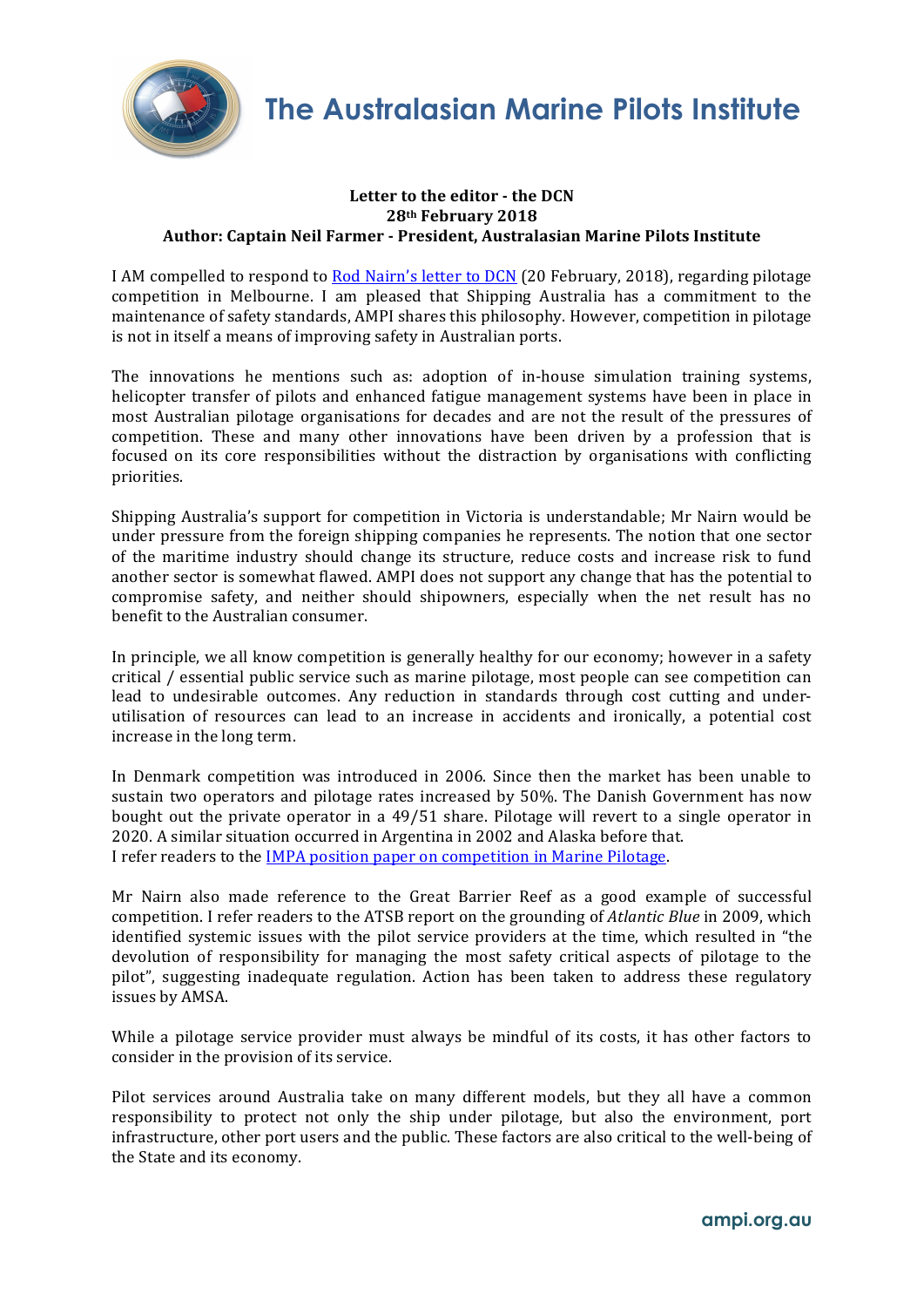

## **The Australasian Marine Pilots Institute**

To fully achieve this, pilots must be able to operate independently of commercial pressure.

The current system of regulation in Victoria allows a service provider to determine the level of service they provide based on 'safety case' principles. In doing so, any pilot service provider should give consideration to the IMO resolution A.960, which makes recommendations on training and certification and operational procedures for marine pilots. A pilotage service provider would then work within a Safety Management System, which includes these and other elements such as:

- **Recruitment** to ensure appropriate people are selected for the role;
- **Example 1** Licence levels to ensure progressive competency on a range of different ship types, size and tonnage;
- **Initial training** to ensure new recruits are equipped with the skills and knowledge required to undertake pilotage at entry level;
- **Ongoing training** to provide continuous professional development and emergency response training to maintain skills and knowledge;
- **Auditing** to ensure continuous competency assessment for marine pilots and the assessment of the pilotage service ensuring that it meets its responsibilities;
- **Fitness for duty** to ensure the health and wellbeing of the marine pilots mind and body, including fatigue management and drug and alcohol policy;
- **Absence from pilotage** if a pilot has been absent from duty for an extended period he undertake familiarisation trips, additional training and auditing to ensure his  $/$  her skills are at an acceptable level:
- **Towage guidelines** to ensure appropriate towage is utilised for all ships in various conditions;
- **Weather parameters** to ensure that pilotage is conducted within safe and manageable conditions:
- **Pilot transfer** to ensure that pilots are transferred to vessels in a safe manner by boat or helicopter and that all statutory requirements are complied with.

Port Philip Sea Pilots have demonstrated a commitment to this process with the provision of a world class pilotage service for 179 years. The regulator should expect any pilotage service to be operating within a robust safety management system.

If competition is to be accepted in Victoria, it is the state regulator's responsibility to set the benchmark for minimum operating standards for all elements of pilotage in its jurisdiction. This then provides the Harbour Master with the authority to enforce the maintenance of the quality and safety standards of all operators. In doing so it provides assurance to the state, the public, ship owners, their insurers and other stakeholders that their interests are being served by the provision of a quality pilotage service.

In the unfortunate event of an accident, investigators will consider the role of all stakeholders, including the regulator, the port, the service provider, the ship owner and the pilot, to determine if due diligence and best practice have been applied in their area of responsibility. Shipping Australia on the other hand would conveniently escape scrutiny.

Being a responsible regulator, we are confident the Victorian Transport Safety (Maritime), Victorian Ports Corporation (Melbourne) and the Harbour Master have undertaken their due diligence and considered the net cost benefit to the state.